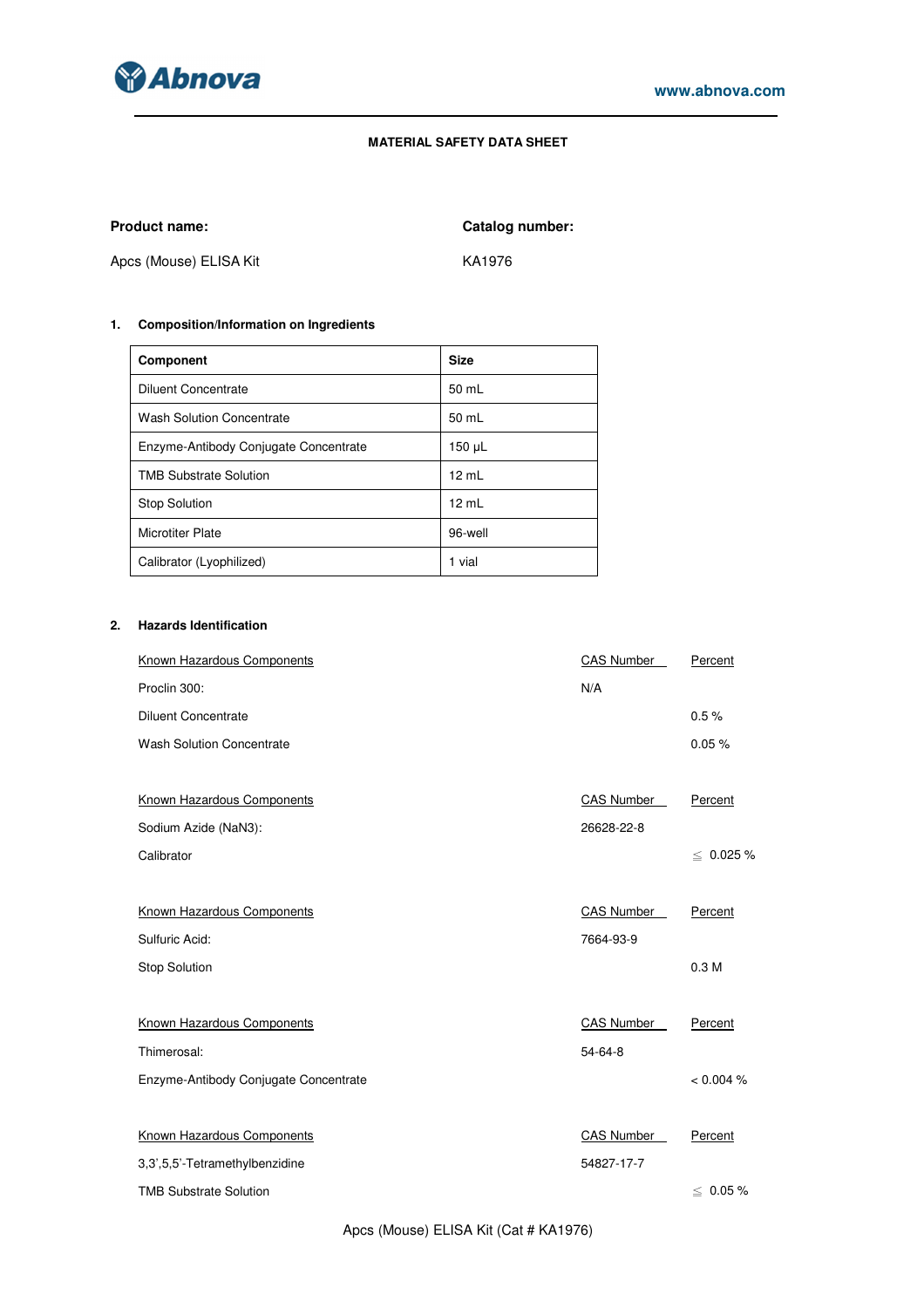

| Known Hazardous Components    | <b>CAS Number</b> | Percent |
|-------------------------------|-------------------|---------|
| Hydrogen peroxide:            | 7722-84-1         |         |
| <b>TMB Substrate Solution</b> |                   | $0.1\%$ |

## **3. First Aid Measures**

First aid personnel should ensure self-protection.

| General informations:    | Because of the low concentrations of the ingredients seeing a doctor is not necessary.     |
|--------------------------|--------------------------------------------------------------------------------------------|
| In case of skin contact: | If any component of this kit contacts the skin, immediately flush with copious amounts of  |
|                          | water and wash with soap and water. Remove contaminated clothing and shoes. Call a         |
|                          | physician if irritation or discomfort develops.                                            |
| In case of eye contact:  | If any component of this kit contacts the eyes, flush the eyes with copious amounts of     |
|                          | water for at least 15 minutes. Assure adequate flushing by separating eyelids with         |
|                          | fingers. Call a physician                                                                  |
| In case of ingestion:    | If any component of this kit is swallowed, wash mouth with water provided person is        |
|                          | conscious. Call a physician or poison control                                              |
| In case of inhalation:   | If any component of this kit is inhaled, remove to fresh air. If not breathing, administer |
|                          | artificial respiration. If breathing is difficult, give oxygen. Call a physician.          |

## **4. Fire Fighting Measures**

Fire fighting media should be selected depending on the surrounding materials and equipment. Non-combustible. Ambient fire may liberate hazardous vapors. It is recommended that firefighters wear protective gear and self-contained breathing apparatus to limit their exposure.

## **5. Accidental Release Measures**

Ventilate area. Wear appropriate protective gear. Wipe or pick-up materials, dispose of in accordance with federal, state, and local regulations. Wash spill site thoroughly with soap and water after material pick up is complete.

## **6. Handling and Storage**

**Handling instructions**: This kit should only be handled and used by qualified, trained professionals. General good laboratory practice should be maintained. Handle calibrators and unknown samples as potentially infectious.

Apcs (Mouse) ELISA Kit (Cat # KA1976)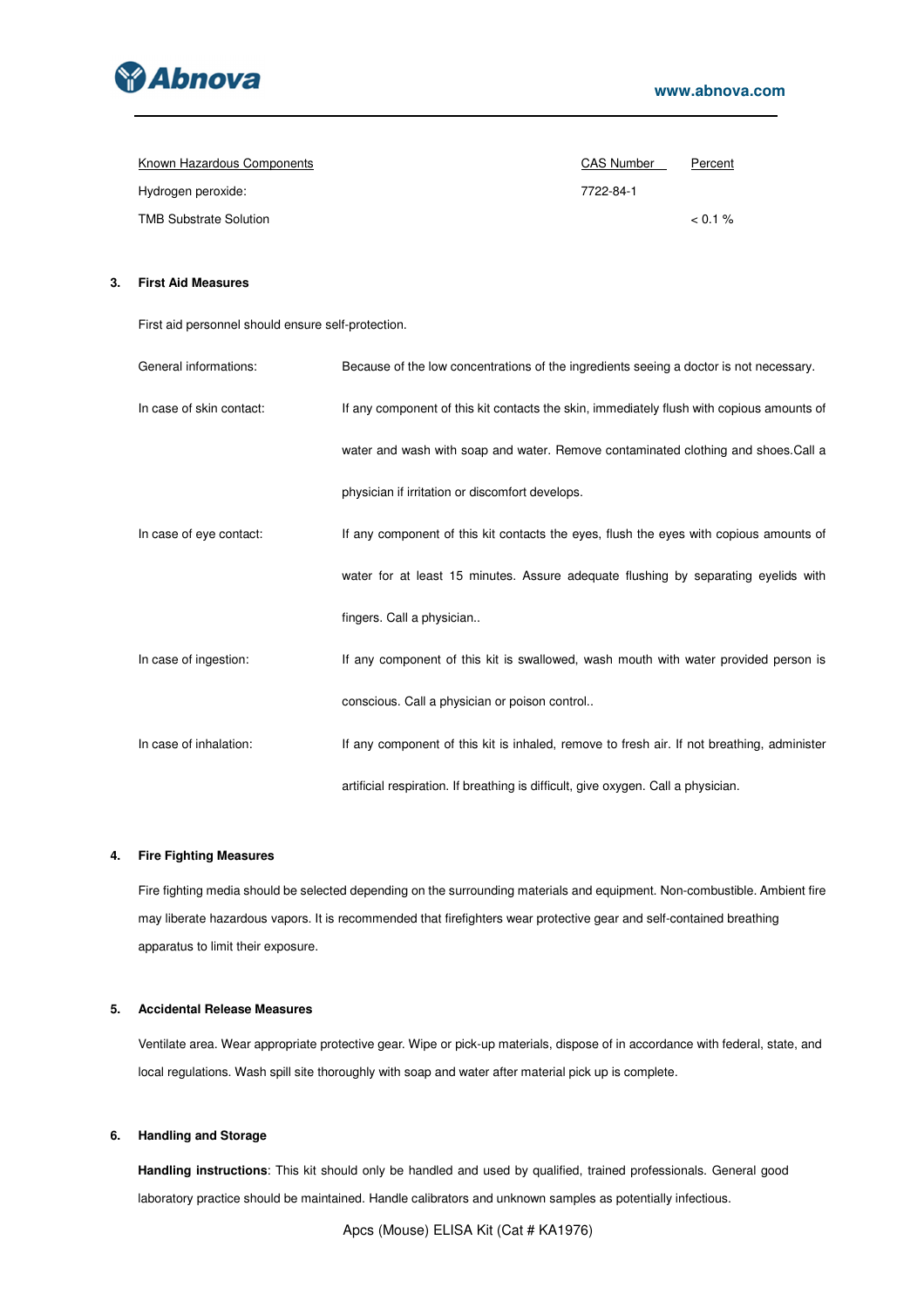

**Storage instructions**: Store at temperatures between +4°C in a dry and dark place.

#### **7. Exposure controls/personal protection**

Engineering Controls: Use with adequate ventilation. Ensure that eyewash stations and safety showers are close to the workstation location.

Individual Protection Measures: Wear suitable protective clothing and appropriate footwear as protection against splashing or contamination. Wear approved safety goggles and protective gloves. Wash hands before work breaks and on finishing the work.

#### **8. Physical and Chemical Properties**

Physical State and Appearance:

Antibody coated microwells- solid

Calibrator-light brown liquid

HRP Conjugate-light brown liquid

5X Diluent-green liquid solution

All other components-Clear liquid solution

Solubility: All components are soluble in water except the antibody coated microwells

Odor: None detectable

**Boiling Point: Not Available** 

Melting point: Not Available

Vapor Pressure: Not Available

Vapor Density: Not Available

Evaporation Rate: Not Available

pH: Neutral except for Stop Solution (pH ~0.9)

### **9. Stability and Reactivity**

Chemical Stability: This product is stable until the expiration date indicated on the kit label under the recommended storage conditions.

Reactivity: No data available

Conditions to avoid: Extreme temperatures

Materials to avoid: Generally use only clean glass and plastic suitable for laboratory use for handling the kit components. Note that individual ingredients are incompatible with strong oxidizing agents, metals and strong bases.

#### **10. Toxicological Information**

Because of the small size of the containers and the low concentrations of hazardous ingredients, the toxicological risks are minor. Toxicological experiments have not been done on the kit components.